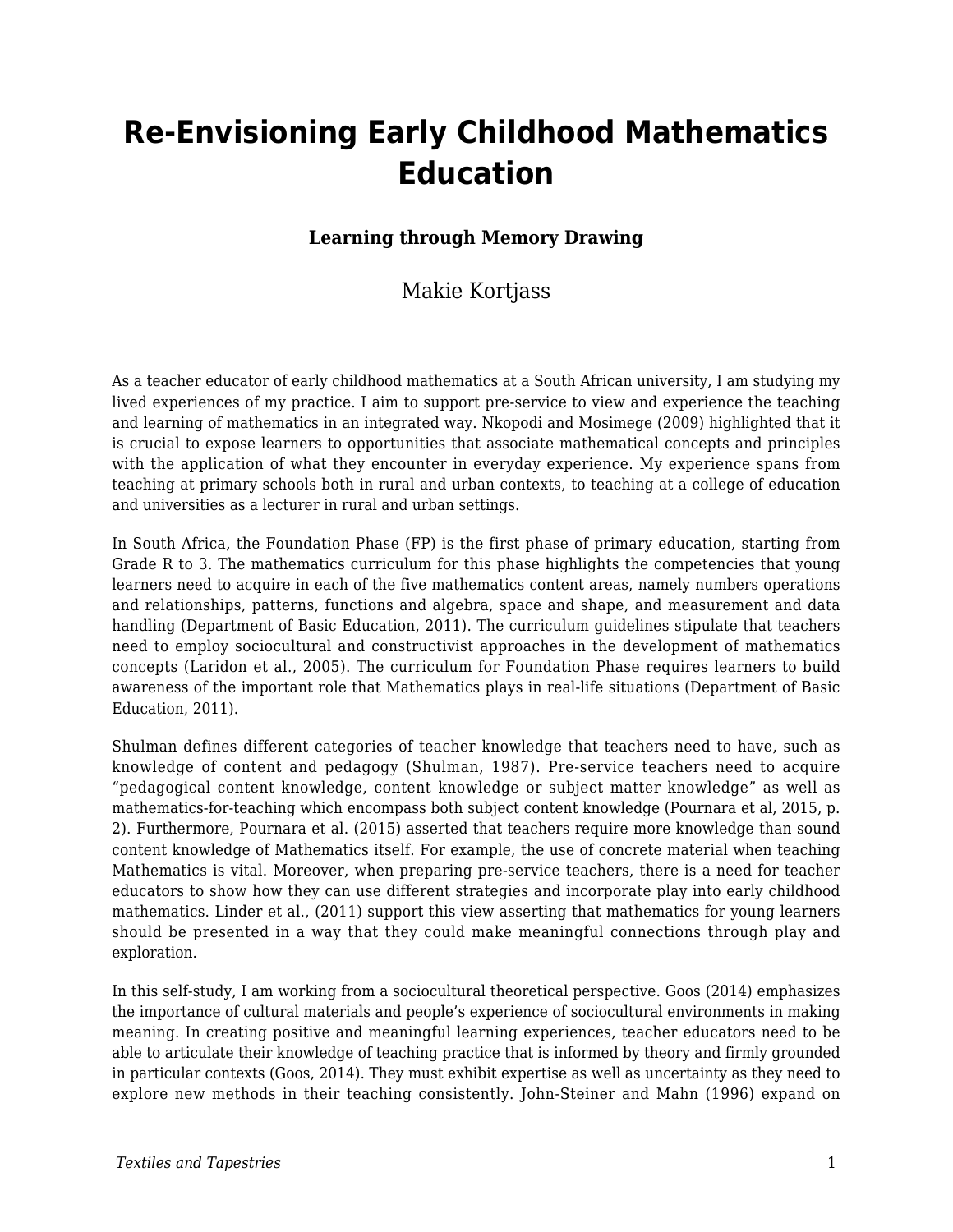Vygotsky's sociocultural perspective; which states that language and symbol systems facilitate the occurrence of human activities. These are better understood by scrutinising their historical development. According to Björklund and Ahlskog-Björkman (2017), teachers and teacher educators need to consider the cultural tools as fundamental to teaching and learning and shaping the cognitive processes. The sociocultural perspective also gives attention to social development, where learning takes place through cooperating with others (Samaras, 2002).

From a cultural perspective, Goodell (2011) maintains that teacher educators could afford pre-service teachers opportunities that include significant ongoing teaching experiences that are reinforced by structured opportunities. Pre-service teachers must then reflect on these experiences and learn from them as this allows them to construct knowledge about teaching. Gerdes (1998) presents how prospective teachers can develop mathematical ideas and practices in and about their own and their future learners' cultural environments. Therefore, in my module, I aim to incorporate activities about sociocultural contexts and create opportunities to link learners' school culture and their home culture.

## **Aims**

Early learning experiences can influence teaching knowledge. To illustrate, when I was in primary school, I found Mathematics as the most challenging subject. The teachers compelled us to memorise times tables and beat us for getting the wrong answers. Nicol (2011) shares the same perspective stating that many pre-service teachers have experienced learning mathematics as a set of rules for simple problem solving and understand mathematics as describing strategies in solving such problems. In contrast, we can see the mathematics and the processes of learning mathematics as an integrated development of forming connections. Schuck and Pereira (2011) consider mathematics as related to tangible aspects and connected to our everyday lives. I aim to assist pre-service teachers to acquire the fundamental elements in early childhood mathematics teacher education.

Maasepp and Bobis (2015) showed how many pre-service teachers in Australia had developed negative beliefs about mathematics during their schooling, and this has attributed adversely to their learning and teaching of the subject. In my experience, it is similar in South Africa. Self-study research provides opportunities for teachers and teacher educators to examine their own beliefs and practice critically and positions them as inquirers and learners (Samaras, 2011). My experiences in teaching mathematics in primary school and teacher education prompted me to undertake this selfstudy project. In my view, the stilted and traditional methods that were often and are still used to teach mathematical concepts are not successful, and this makes it difficult for many young learners to grasp these concepts. Despite changes to the prescribed curriculum, teachers still teach mathematics as abstract concepts that are not related to the context of the real world. Hence, Akyeampong et al. (2011) contend that teachers of mathematics should create more opportunities in the classroom environment to develop practical knowledge of teaching early mathematics.

Before I embarked on this journey, I experienced challenges in teaching mathematics at a higher education institution. I realised that I needed to learn more, to enhance my pedagogical approach as a teacher educator to assist my pre-service teachers in gaining content knowledge as well as pedagogical content knowledge. To improve my practice in early childhood mathematics teacher education, I asked the following research question: *What can I learn from memory drawing to improve my practice of preparing pre-service teachers to teach mathematics to young learners?*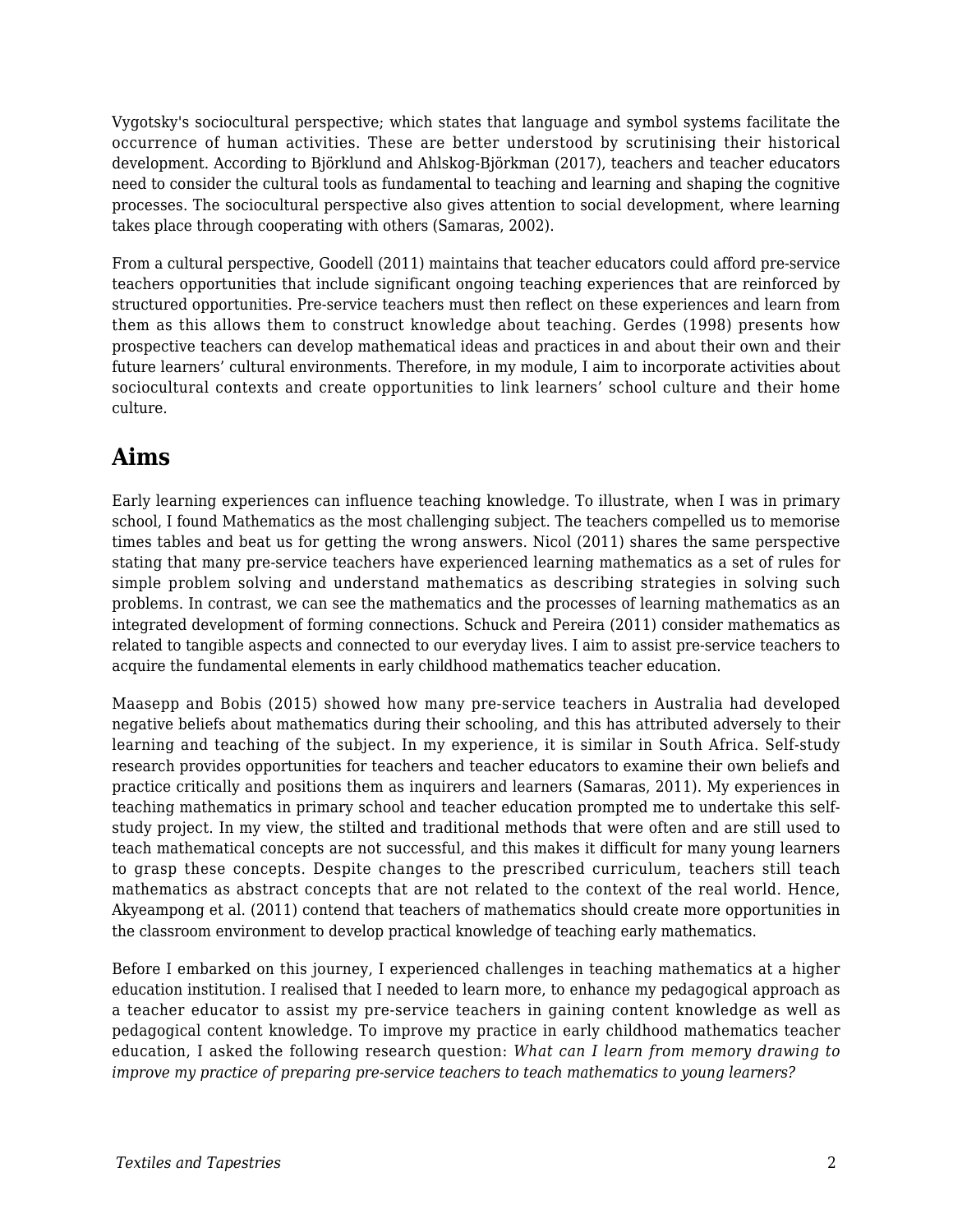## **Methods**

I chose a self-study approach to improve my practice by interrogating my learning and teaching of early childhood mathematics. According to LaBoskey (2004, p. 859), "self-study employs multiple, primarily qualitative methods" which afford us prospects of gaining various and extensive perspectives on the educational processes under study. This sentiment was earlier expressed by Schuck (2002), who stated that self-study researchers might use a variety of methods ensuring that the focus is to improve practice in teacher education. In this study, I used two self-study methods to respond to my research question. I used the *arts-based self-study* and *memory work self-study* methods*.*

### *Arts-Based Self-Study Method*

Samaras and Freese (2006) state that the arts-based self-study method stimulates and prompts selfreflection, and conversation about enhancing one's teaching employing the arts. I used the drawings that pre-service teachers and I drew as reflective prompts to look into the actions that influenced my educational experiences. Weber (2014) proclaimed that drawings compel us to take a step back and look at our practice from another standpoint as presented by the medium itself. As noted by Richards (2013), art has the potential to provide a situation for students to convey their feelings and ideas that may otherwise be difficult to express. Further, the conscious exploration of the self can heighten arts construction with its creative nature and emotional aspirations (Richards, 2013). Arts-based selfstudy methods help researchers to reflect on, investigate and engage in dialogue about improving their teaching (Samaras, 2011). The art-based self-study method allowed me to reflect on the learning of early mathematics so that I could think about ways of improving my practice.

## *Memory Work Self-Study Method*

The memory work self-study method serves to expose how individuals construct their identities; what we recall and how we recall events in our lives to create the essence of who and what we are at present (O'Reilly-Scanlon, 2002). According to Pithouse-Morgan et al. (2019), memory drawing as a self-study method aims at exploring early memories of school, represented as drawings, that can aid teachers to attend to issues of practice related to educational and social concerns. Mitchell (2008) notes that drawing has been used with pre-service teachers in South Africa to study different phenomena. By engaging my pre-service teachers in memory recall activities, I was hoping to learn about their early learning experiences to improve my teacher education practice.

### *Participants*

I was the primary participant in this self-study project. The secondary participants in the study were pre-service teachers enrolled for the early childhood mathematics module. Due to time constraints in the prescribed curriculum in the module that I taught in the first semester, I invited pre-service teachers for extra-curricular activities in the second semester. Twelve pre-service teachers volunteered to participate. The group involved ten females and two males, of which ten were Black, and two were Coloured students. The activities took place over eight weeks. I met with the preservice teachers once a week for two hours. The memory drawing activity was one of the exercises in which we engaged. It is noteworthy that historically, the people of South Africa were categorised according to race, which meant that the different racial groups lived and schooled separately. The racial groups are Blacks, Coloureds, Indians and Whites. During apartheid, schools were segregated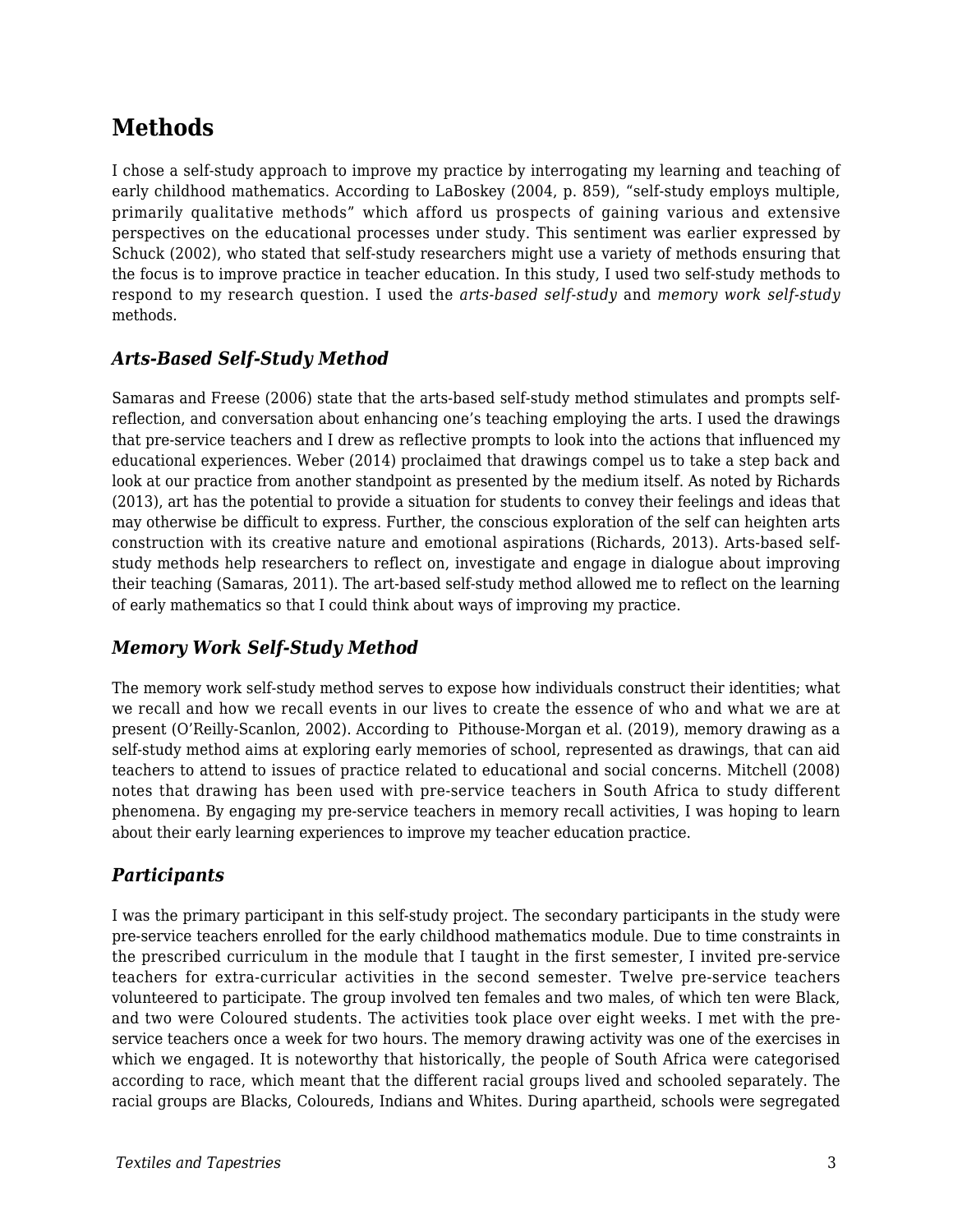and provided for disproportionately based on race Carrim (1998).

### *Data Sources*

The pre-service teachers and I engaged in memory drawings to elicit our narratives of how we learned mathematics in our early years. We also wrote short paragraphs about these experiences and discussed how our early learning of mathematics enabled or disenabled us to grasp the concepts. During this process, I tried to create an atmosphere where pre-service teachers could speak openly (Mitchell et al., 2019) to allow them to learn from each other. I audio-recorded and transcribed the conversations with pre-service teachers.

### *Ethics and Trustworthiness*

Samaras (2011) asserts that in our relentless efforts to improve our professional practice in teacher education, it is necessary to ensure that we protect our students and colleagues. Addressing issues of ethics was crucial in this self-study research project, mainly because I was both a researcher and a teacher educator with an academic responsibility towards my pre-service teachers. They assisted me in working towards improving my practice. I have to be aware of the delicate position of these two roles to ensure that my positionality does not affect pre-service teachers. According to Samaras (2011), researching ethically improves the quality of research and contributes to its trustworthiness. I obtained ethical clearance to conduct this study through the appropriate channels from the institution. I explained to the pre-service teachers what my research entailed, and they consented willingly.

### *Critical Friends*

During my self-study journey, I shared my work with my trusted colleagues and scholars from various platforms. The colleagues that served as critical friends were self-reflexive researchers from different disciplines at my institution and the university of technology as well as colleagues at national conferences. Schuck (2011) regards critical friends as colleagues who offer honest and valuable opinions about ways to improve our teaching. Self-study entails the formalisation and making the work public to other professionals for deliberation, examination, and judgment (LaBoskey, 2004). I audio recorded the discussions in my meeting with critical friends. During this interaction, I received positive and beneficial feedback that helped me in getting new ideas and illuminations about my research. As a result, I was able to interrogate my teacher education practice in depth. For example, a critical friend remarked my study was well-placed because of the stigma that is associated with mathematics currently. She indicated that because the pre-service teachers are in the Foundation Phase, it was crucial to deal with the negative learning experiences and gain suitable teaching methods so they could make mathematics fun. In the process of presenting my research, I established "new understandings about critical friendship, its benefits, and its challenges" (Schuck & Russell, 2005, p.107). The interaction with other people was an integral part of my learning.

#### *Data Analysis*

I analysed the data inductively using the learning zones and zone of possibility (Samaras 2011). Learning zones are "organic and diverse communities of expertise where learners co-mediate, negotiate, and socially construct an understanding of a shared task" (Samaras & Freese, 2006 p. 51). Zones of possibility happen where the teacher or mentor and students are learners open to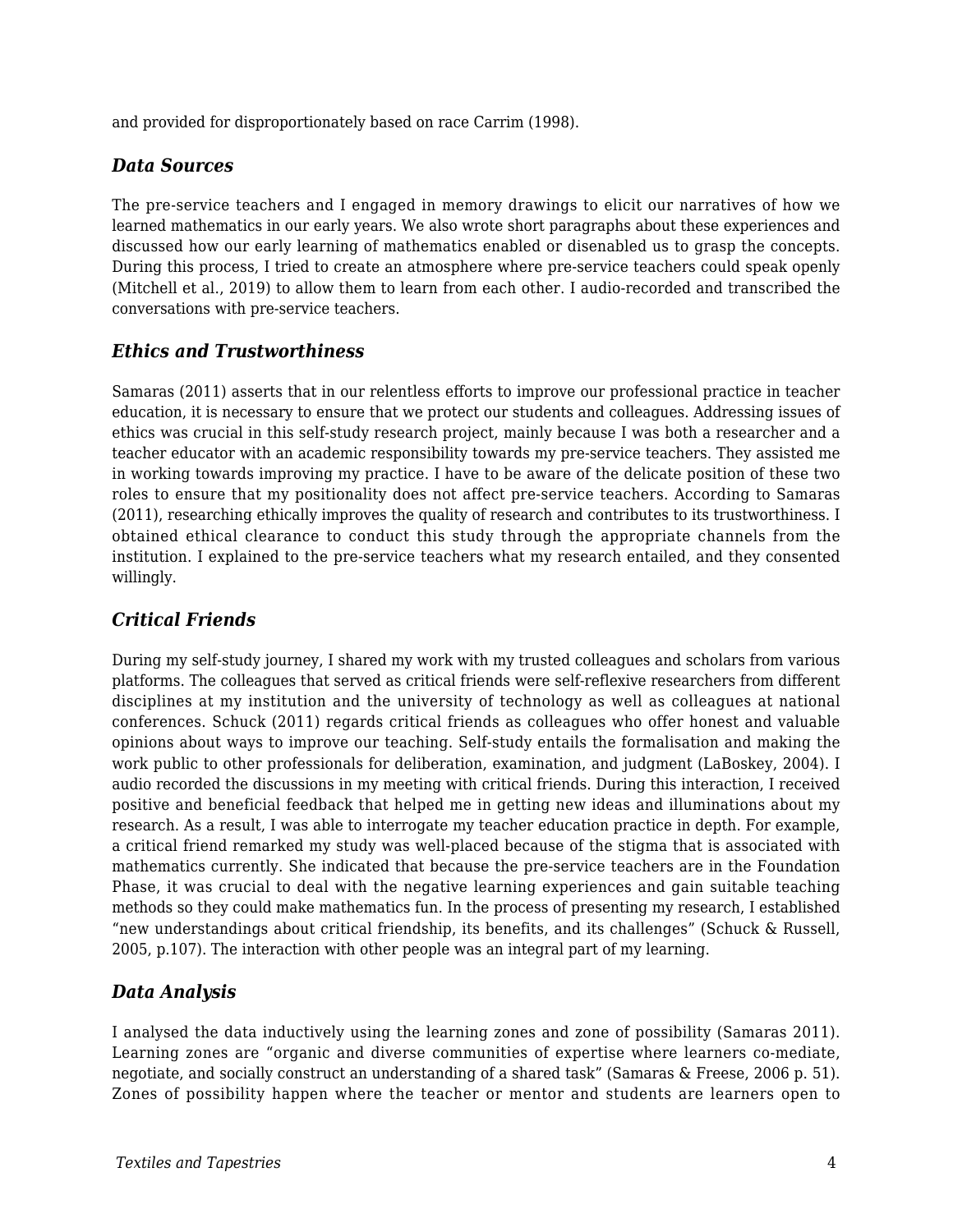developing new knowledge through conversation (Samaras, 2011). I read and re-read the text data and colour coded the words and phrases of the paragraphs we had written, and the transcriptions of our conversations by marking them in different colours. I then constructed categories and read through the identified codes and created the themes that recur in the data. By adhering to this process, I identified issues and patterns that developed in response to my research questions.

## **Outcomes**

## *My Memory Drawing*

In Figure 1 below, I present an image from memory to recall my childhood experiences concerning early mathematics learning.

#### **Figure 1**

*An Image of Learners Submitting Long Division Tasks.*



This memory drawing represented my struggles with the long division when I was in primary school. I was in Grade 3 when our teacher gave us some long division exercises. She sat in front of the class next to the cupboard. All learners had to queue to submit these exercises one by one. If you did not get the answers right, you got hiding with a cane. I was scared as I knew that I had not performed well. So, to escape the hiding, I decided to put my exercise book on the pile of the finished exercise books. Remembering this made me think of the methods we use to teach mathematical concepts for learners to grasp them quickly.

#### *Pre-service teachers' memory drawings*

The following images represent a selection of the memory drawings by pre-service teachers. The next image depicts a tearful learner with a teacher holding the stick.

#### **Figure 2**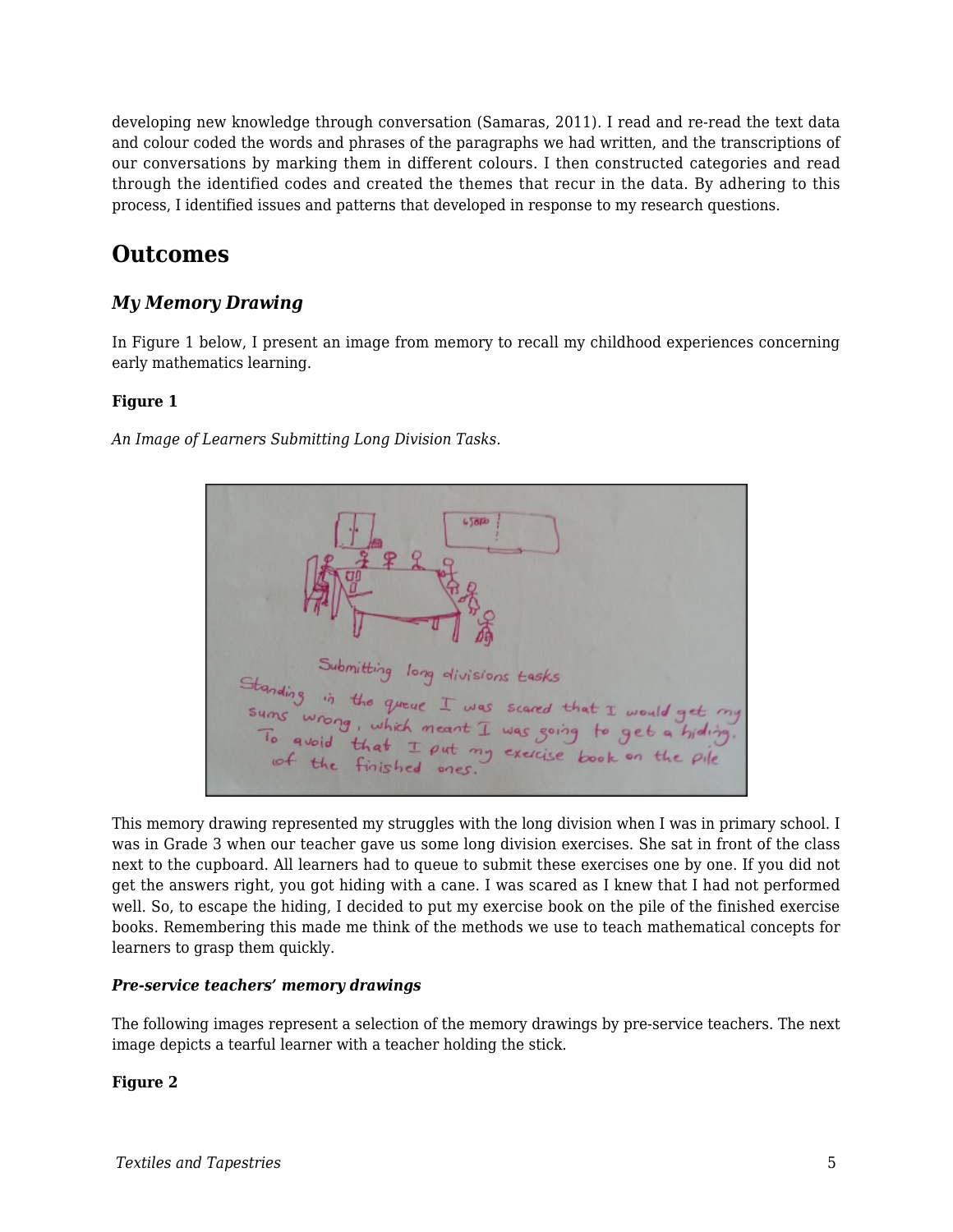*An Image of a Learner Getting a Hiding from the Teacher.*



The pre-service teacher reported that when she was in Grade 1, she had problems differentiating between addition and subtraction. She indicated that everything meant "*ukuhlanganisa*" (addition); "*ukususa*" (subtraction) was confusing. When she got the wrong answers, the teacher would then say, "Come get your sweets" – meaning getting hiding. This drawing (Figure 2) shows how we can be in touch with our inner child-life because that is how young children expressed themselves. Pithouse-Morgan et al. (2019) state that as adults, our drawings are childlike because we are not accomplished artists. Drawings remain particularly important for early childhood teachers in trying to explore childhood memories. The first four pictures (Figure 1- 4) show that there were no concrete objects or any type of resources in these classrooms.

#### **Figure 3**

*An Image of Boys and Girls Divided Memorising Different Time Tables.*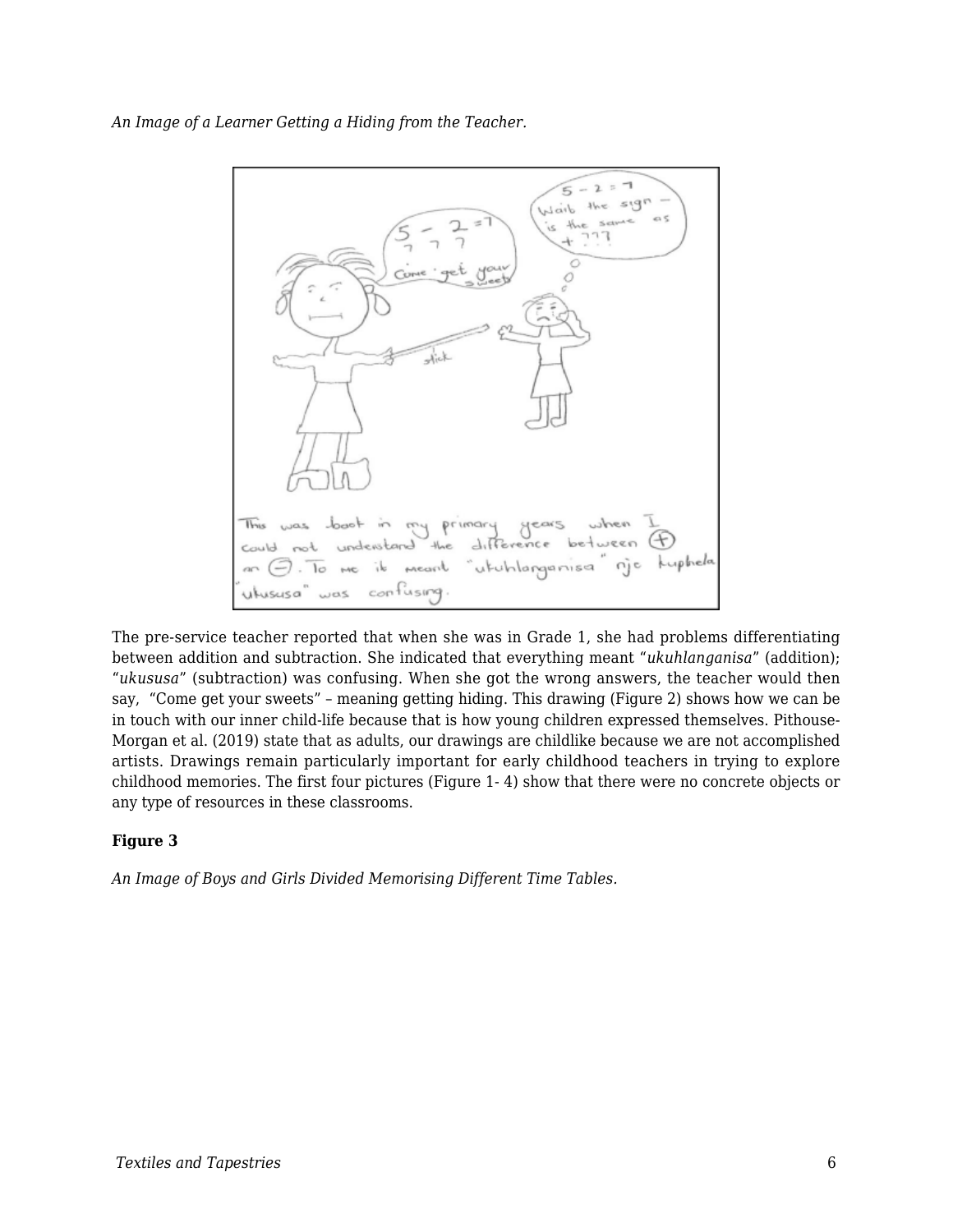

The pre-service teacher who drew the picture in Figure 3, highlighted that the teacher divided them to recite times tables every morning. The image depicts the division of boys and girls as well as the times' tables they had to recite. The pre-service teacher indicated how they had to memorise so that they do not get into trouble. What comes through from these pictures is how fearful we were of our teachers when we were learning mathematics in the primary school. We tried, by all means, to avoid hiding.

#### **Figure 4**

*An Image of Learners in the Classroom Doing Mental Mathematics.*

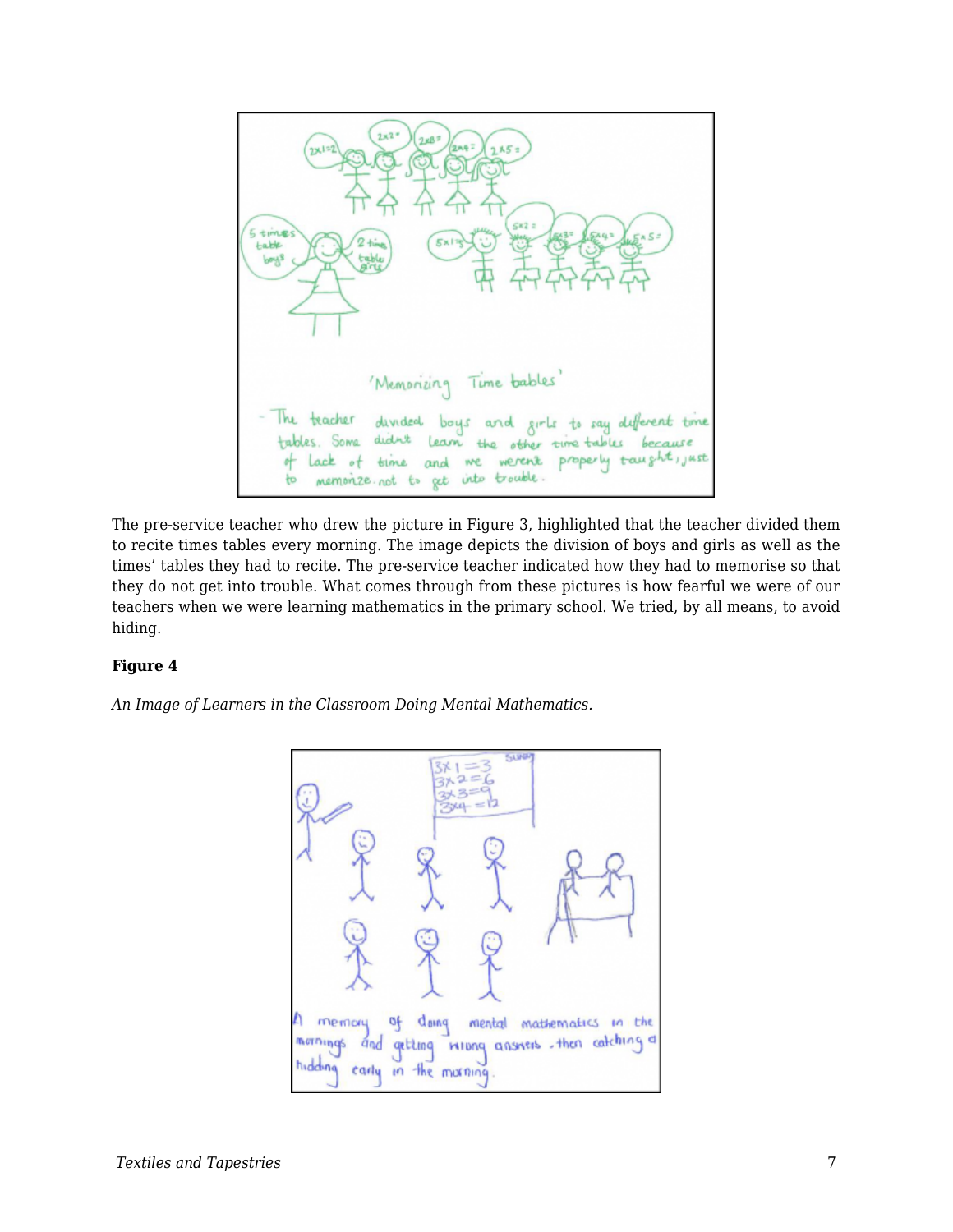Catching a hiding early in the morning for getting wrong answers stood out for the pre-service teacher's image in Figure 4. Mathematics is a fearful subject, and it is even worse when associated with punishment (a stick) when you are still a young learner. Starting a day by getting a hiding was demotivating for young learners who are eager to learn. It is noteworthy to state that the stick features in most of the pictures.

#### **Figure 5**

*An Image of Learners in the Classroom using the Abacus.*



One pre-service teacher had a positive experience in learning mathematics. She indicated that the use of resources was instrumental in her learning of mathematics. They also worked together with other learners, helping each in the acquiring of mathematics concepts. The image in Figure 5 shows concrete objects in the classroom and no mention of the stick. The experience of this student indicates a positive and encouraging learning environment.

### *My Learning*

I begin this section by providing examples of the codes and categories. Table 1 below illustrates the coded data.

In the following table, I represent the developed themes that recur in the data as well as my learnings.

#### **Table 1**

*Codes and Categories*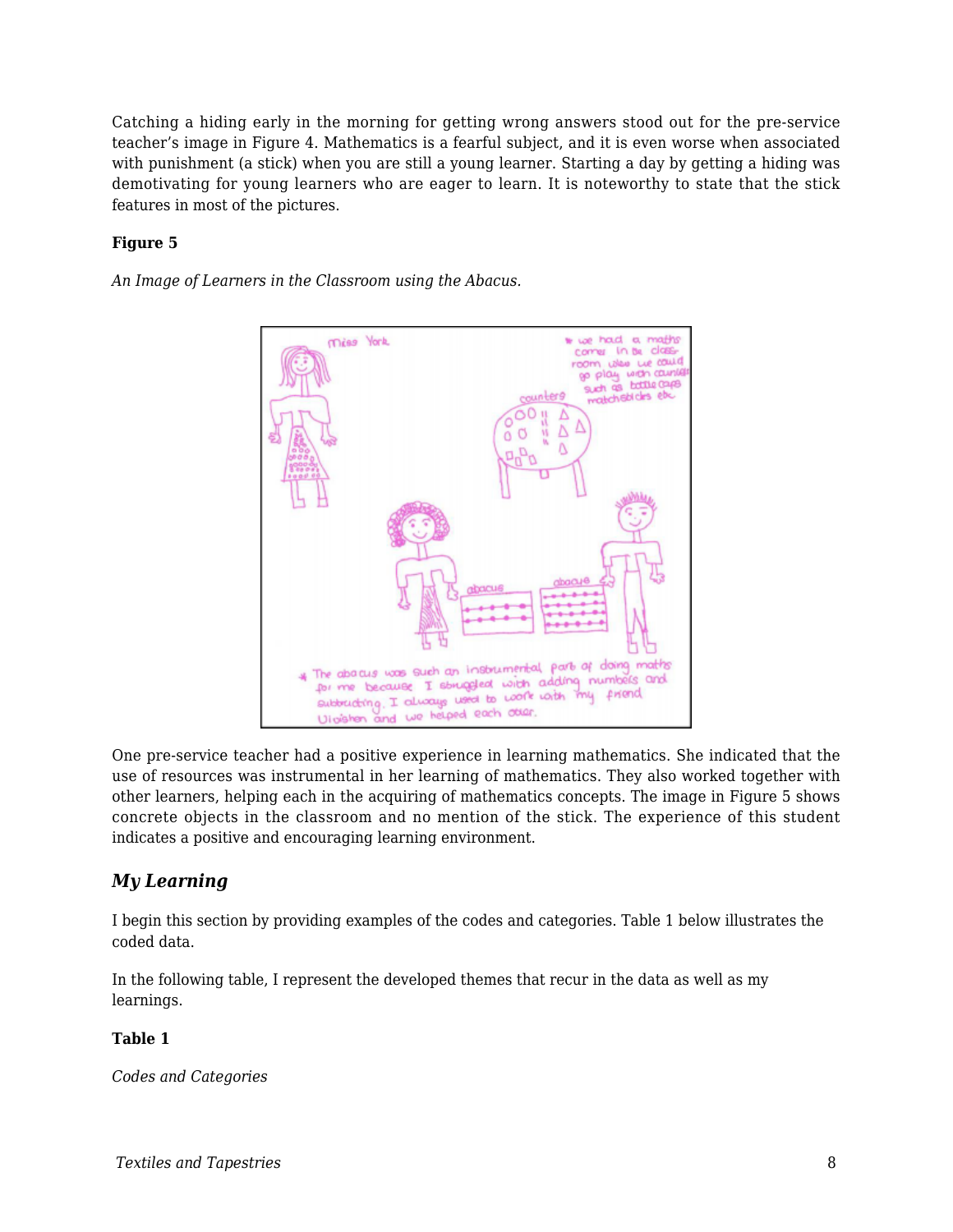#### **Coloured Codes**

| <b>Categories</b>                                 |                                                   |  |
|---------------------------------------------------|---------------------------------------------------|--|
| Weren't properly taught to memorise               |                                                   |  |
| Getting wrong answers                             |                                                   |  |
| Mental mathematics                                | Get a hiding                                      |  |
| Struggled with adding and subtracting numbers     | Catching hiding early in the morning              |  |
| Could not understand the difference between + and | Come get your sweets (hiding)                     |  |
|                                                   |                                                   |  |
| Confusing                                         |                                                   |  |
| Scared to ask the teacher                         |                                                   |  |
| Not to get into trouble                           | Always worked with my friend<br>Helped each other |  |
| Sad whenever the lesson was about to start        |                                                   |  |
| Could go play with counters                       | Grouped for counting                              |  |

#### **Table 2**

*Themes and my Learnings; Adapted from Samaras and Freese (2006)*

| <b>Activities</b>                                    | <b>Themes</b>               | Learnings                                                                                                                                                         |
|------------------------------------------------------|-----------------------------|-------------------------------------------------------------------------------------------------------------------------------------------------------------------|
| Memory drawings<br>Discussions of memory<br>drawings | Mathematics is too abstract | Maths was abstract, paper-based, chalk and<br>talk<br>A lot of rote learning<br>Some sections that were found problematic -<br>addition, subtraction and division |
|                                                      | Corporal punishment         | Punished for making mistakes<br>Teachers always using sticks in the<br>classroom<br>Starting a day with a hiding<br>Learners always fearful                       |
|                                                      | A safe learning environment | An environment conducive to learning<br>Fear must not be part of learning                                                                                         |
|                                                      | Co-learning                 | Learners helping each other<br>Learning together<br>Co-construction of knowledge                                                                                  |

I used Samaras and Freese (2006) analysis framework, which I modified to capture the essence of what I was learning from the data. I developed the following four recurring themes from my analyses: Mathematics is too abstract; corporal punishment; a safe learning environment, and co-learning.

#### *Mathematics is too Abstract*

My experiences, as well as those of pre-service teachers, indicate that most of the teachers who taught us in primary school, employed teacher-centred approaches in teaching mathematics and did not use physical objects. Only one pre-service teacher acknowledged using an abacus for addition and subtraction. For both the pre-service teachers and I, mathematics was abstract and involved memorisation, rote learning and *talk* and *chalk*. I became more aware of an imperative need to disrupt the notion of mathematics as difficult and abstract. Björklund and Ahlskög-Bjorkman (2017)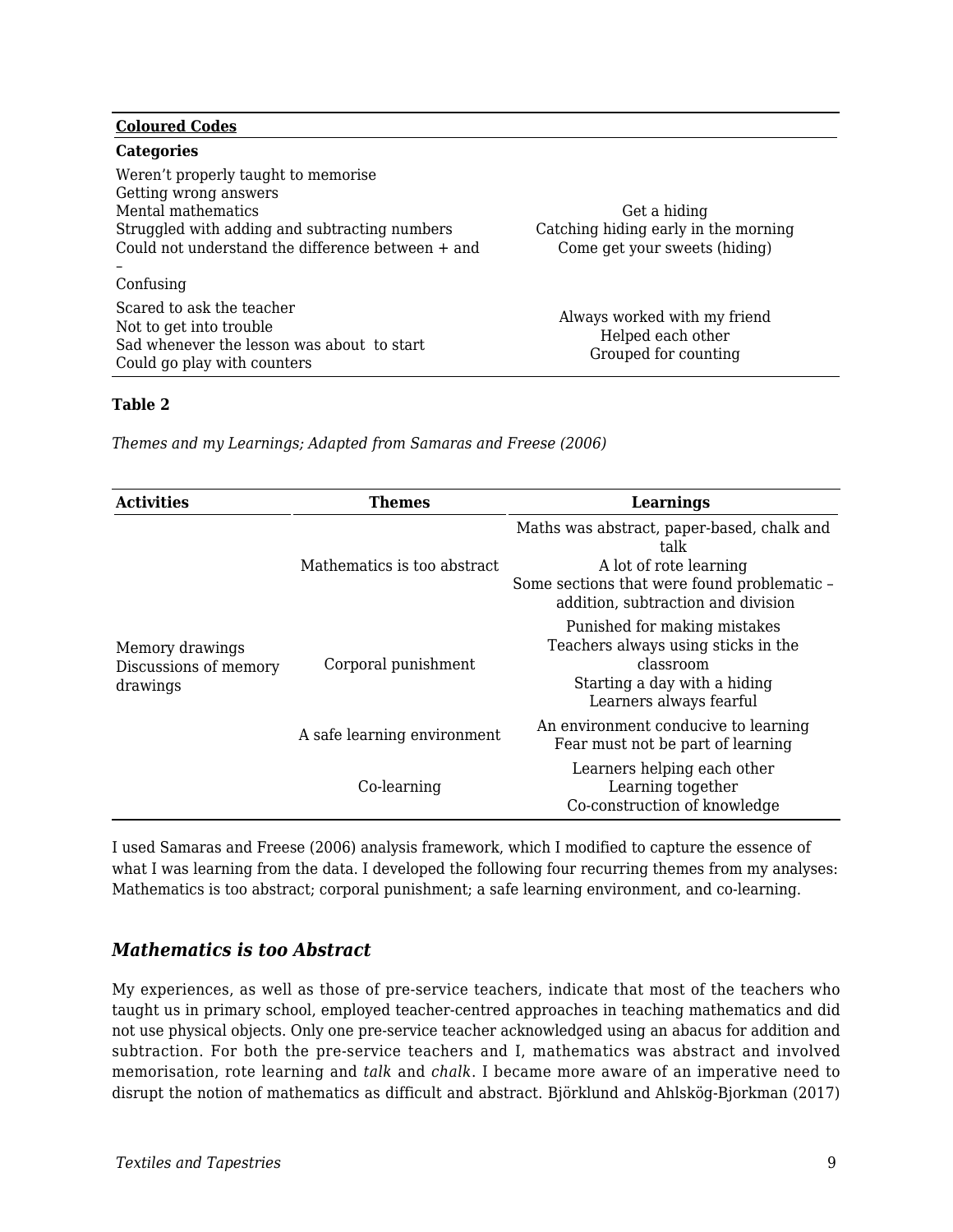argue that mathematics teachers should present it in a manner that allows for hands-on and prior experiences. I have thus made a conscientious effort to employ an integrated learning approach in the teaching and learning of mathematics for pre-service teachers to make it hands-on and understandable. I concur with Pereira (2011) who acknowledges that to surmount the damage brought about by numerous years of teaching would require more than mathematics courses. I aim to provide positive experiences for pre-service teachers and to consider teaching mathematics differently.

## *Corporal Punishment*

Historically, corporal punishment was an integral part of South African education (Morrell, 2001). Teachers used corporal punishment as a form of maintaining discipline in the classrooms. Morrell (2001) notes that due to the criticism of its effects, the government of the day banned corporal punishment in 1996. The use of "the stick" for corporal was not part of the curriculum but to control learners in the classroom. I was astounded by the fact that most pre-service teachers experienced corporal punishment in their early learning of mathematics as I had many years before. I realised that not much has changed in the interim regardless of so many efforts to improve education.

I was surprised because I thought the pre-service teachers should have learned mathematics as set out in the contemporary curriculum. On the contrary, the pre-service teachers reported that their primary school teachers used traditional methods and encouraged rote learning. Such experiences resemble what Pereira (2005, p. 70) noted in the United States of America about how "unexciting," or "uninspiring" the learning of mathematics was for his pre-service teachers when examining their personal experiences.

The drawings helped me to gain a better understanding of my negative experiences and pre-service teachers' insights into their encounters with mathematics so that I can try hard to provide positive ones. These reflections were pivotal, as Korthagen (2017) points out that reflection in teacher education is the essential foundation of teacher learning. I decided to consider pre-service teachers' thinking and feelings in the teaching of early mathematics by employing an integrated learning approach. In applying this approach, I present mathematics concepts by combining other subject areas. I also consider pre-service teachers' prior knowledge and experiences. I hope that they could emulate this with their learners one day.

## *A Safe Learning Environment*

As I prepare pre-service teachers to teach mathematics to young learners, I must emphasise the significance of creating a learning environment where learners feel secure. Maasepp and Bobis (2015) highlight that creating a safe and conducive learning environment may lead to increased understanding of mathematics concepts. Schuck and Pereira (2011) believe that teacher educators should consider both the affective and the cognitive sides of learning and teaching mathematics because they are intricately linked. The authors note that most mathematics educators, including themselves, learned only the cognitive aspect at school (Schuck & Pereira, 2011). Hence, Allender and Allender (2006) ask for teachers to become more humanistic by making compromises that will favour the needs of students. I endeavour to take cognisance of a humanistic aspect of education as I strive to improve my practice.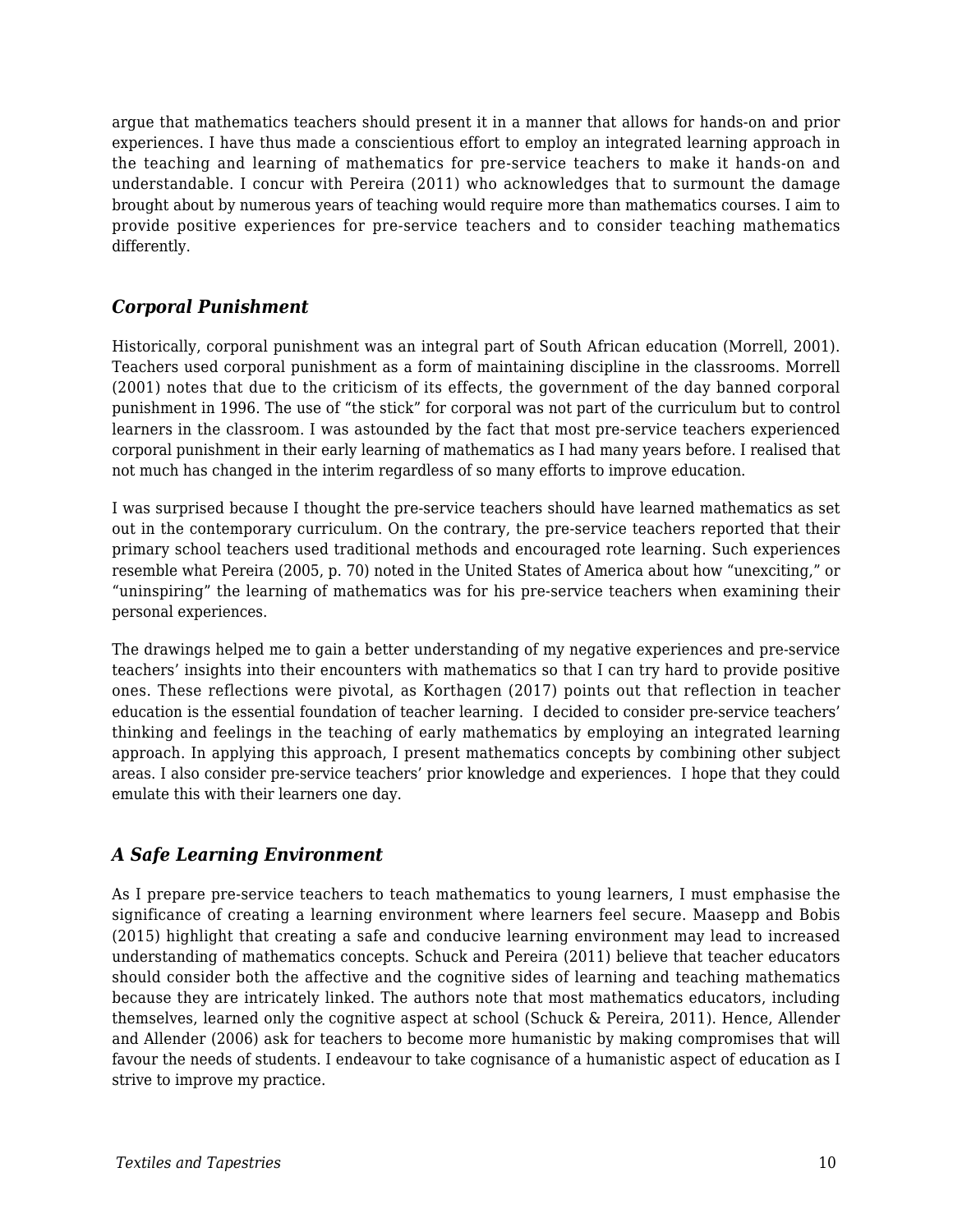## *Co-Learning*

I was inspired to learn that one of the pre-service teachers in this study encountered positive experience in the learning of mathematics. She reported learning together with a friend and helping each other. Samaras (2002) notes that the Vygotskian perspective allows pre-service teachers opportunities to develop their understanding by interacting with others. The memory work activity afforded us to learn from each other. As I moved forward with my work as a teacher educator, I acknowledge what I had learned and that I was still learning from working with pre-service teachers. I embrace learning as a two-way process and hope to engage my pre-service teachers more intensely in the process of co-learning. My goal is to set high expectations for them and myself. I also learned from critical friends who provided me with support and ideas of how I could improve my practice.

## **Conclusion**

Memory drawings assisted me in learning about how I can improve my practice of preparing preservice teachers to teach mathematics to young learners. The drawings and the discussions I had with pre-service teachers helped me to reflect on how I was taught and learned mathematics so that I can think about more effective practices that will be beneficial for my pre-service teachers. I better understood my struggles and those of my pre-service teachers.

It is vital for me as a teacher educator to understand that focusing solely on the cognitive development of pre-service teachers is insufficient. In my determination to provide experiences of learning and teaching mathematics, I need to be conscientiously aware of my objectives so that I do not revert to the improper ways of teachers who taught us. A sociocultural theoretical perspective afforded me a chance to venture into self-study methods that sought to evoke pre-service teachers' memories and assisted in eliciting their views and attitudes towards mathematics. I hope to make them think about the cultural background of their prospective learners so that they gain positive experiences in mathematics. My goal is to incorporate pre-service teachers' daily life as part of mathematics activities as well as their sociocultural backgrounds. I hope to build on this self-study by offering pre-service teachers opportunities to reconsider their early learning of mathematics of the past and re-envision memories of the future. I hope that others intending to improve their pedagogy through self-study may utilise arts-based methods, memory drawings and integration to help preservice teachers interrogate their own schooling experiences in a particular discipline and that those understandings can impact improved pedagogy.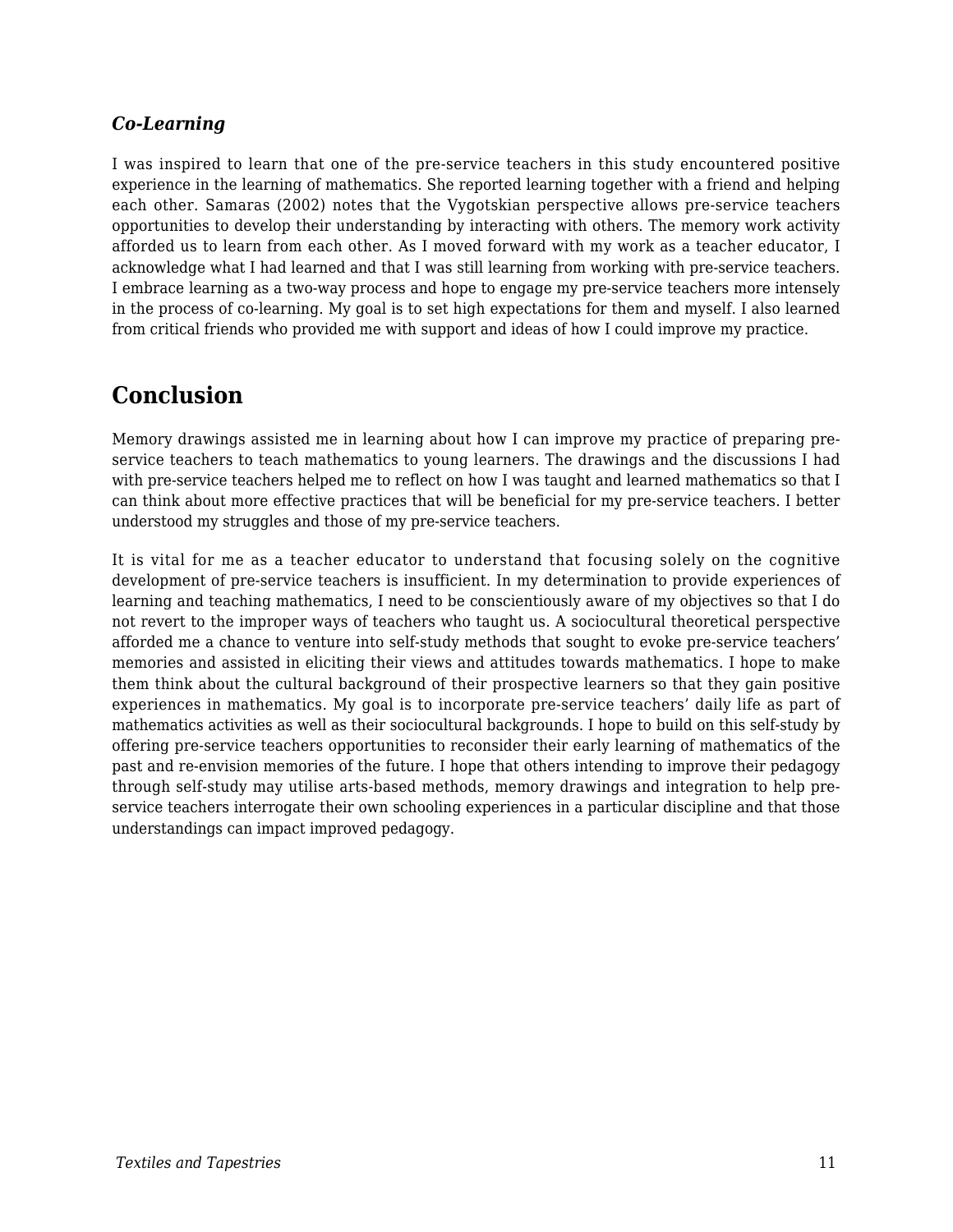## **References**

Akyeampong, K., Pryor, J., Westbrook, J., & Lussier, K. (2011). *Teacher preparation and continuing professional development in Africa*. Centre for International Education.

Allender, J., & Allender, D. (2006). How did our early education determine who we are as teachers. In L.M. Fitzgerald, M.L Heston, & D.L. Tidwell (Eds.), *Collaboration and community: Proceedings of the sixth international conference on self-study of teacher education practices.* University of Northern Iowa.

Björklund, C., & Ahlskog-Björkman, E. (2017). Approaches to teaching in thematic work: early childhood teachers' integration of mathematics and art. *International Journal of Early Years Education, 25*(2), 98-111.

Carrim, N. (1998). Antiracism in the "new" South African educational order. *Cambridge Journal of Education, 28*(3), 301-320.

Department of Basic Education. (2011). *Curriculum and Assessment Policy Statement Grades R-3: Mathematics*. Government Press.

Gerdes, P. (1998). On culture and mathematics teacher education. *Journal of Mathematics Teacher Education, 1,* 33-53.

Goodell, J. E. (2011). Reforming mathematics teacher education through self-study. In S. Schuck, & P. Pereira (Eds.), *What counts in teaching mathematics: Adding value to self and content* (pp. 111-125). Springer.

Goos, M. (2014). Creating opportunities to learn in mathematics education: A sociocultural perspective. *Mathematics Education Research Journal, 26*(3), 439-457.

John-Steiner, V., & Mahn, H. (1996). Sociocultural Approaches to Learning and Development: A Vygotskian Framework. *Educational Psychologist, 31*(3/4), 191-206.

Korthagen, F. (2017). Inconvenient truths about teacher learning: Towards professional development 3.0. *Teachers and Teaching, 23*(4), 387-405.

Laridon, P., Mosimege, M., & Mogari, D. (2005). Ethnomathematics research in South Africa. In R. Vithal, J. Adler, & C. Keitel (Eds.), *Researching Mathematics Education in South Africa: Perspectives, Practices and Possibilities* (pp. 133-160). HSRC Press.

Linder, S. M., Powers-Costello, B., & Stegelin, D. A. (2011). Mathematics in early childhood: Research-based rationale and practical strategies. *Early Childhood Education Journal, 39*, 29-37.

Maasepp, B., & Bobis, J. (2015). Prospective Primary Teachers' Beliefs about Mathematics. *Mathematics Teacher Education and Development, 16*(2), 89-107.

Mitchell, C. (2008). Getting the picture and changing the picture: visual methodologies and educational research in South Africa. *South African Journal of Education, 28*, 365-383.

Mitchell, C., Magubane, S., Burkholder, C., & Saloojee, S. (2019). Ethically significant moments in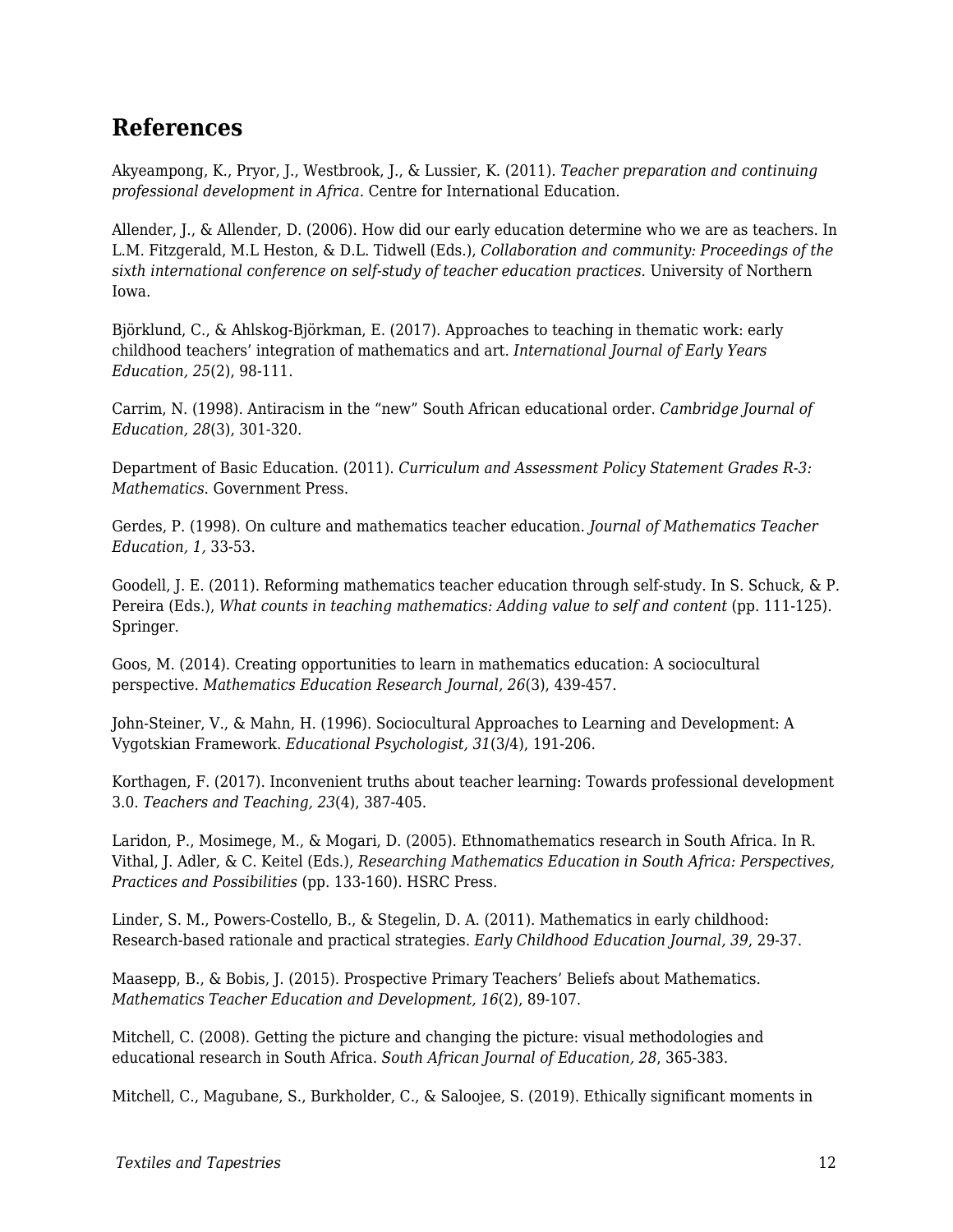stirring up memories. In K. Pithouse-Morgan, D. Pillay, & C. Mitchell (Eds.), *Memory Mosaics: Researching teacher professional learning through artful memory-work* (pp. 175-192). Springer.

Morrell, R. (2001). Corporal punishment in South African schools: a neglected explanation for its persistence. *South African Journal of Education, 21*(4), 292-299.

Nicol, C. (2011). Growing possibilities: Designing mathematical and pedagogical problems using variation. In S. Schuck & P. Pereira (Eds.), *What counts in teaching mathematics: Adding value to self and content* (Vol. 11, pp. 45-60). Springer.

Nkopodi, N., & Mosimege, M. (2009). Incorporating the indigenous game of morabaraba in the learning of mathematics. *South African Journal of Childhood Education, 29,* 377-392.

O'Reilly-Scanlon, K. (2002). Muted echoes and lavender shadows: Memory work and self-study. In C. Kosnik, A. R. Freese, & A. P. Samaras (Eds.), *Making a difference in teacher education through selfstudy*. Proceedings of the Fourth International Conference on Self-Study of Teacher Education Practices, Herstmonceux Castle, East Sussex, England (Vol. 2. pp. 74-78). OISE University of Toronto.

Pereira, P. (2005). Becoming a teacher of mathematics. *Studying Teacher Education, 1*(1), 69-83.

Pithouse-Morgan, K., Makhanya, H., Downing, G., & Phewa, N. (2019). Picturing a more hopeful future: Teacher-researchers drawing early memories of school. In K. Pithouse-Morgan, D. Pillay, & C. Mitchell (Eds.), *Memory mosaics: Researching teacher professional learning through artful memorywork* (pp. 55-75). Springer.

Pournara, C., Hodgen, J., Adler, J., & Pillay, V. (2015). Can improving teachers' knowledge of mathematics lead to gains in learners' attainment in Mathematics? *South African Journal of Education, 32*(5), 1-10.

Richards, J. C. (2013). Exploring education students' reflexivity through the arts and sharing my "bricolage" dilemmas. *The Qualitative Report, 18*(44), 1-23.

Samaras, A. P. (2002). *Self-study for teacher educators: Crafting a pedagogy for education change.* Peter Lang.

Samaras, A. P., & Freese, A.R. (2006). *Self-study of teaching practices*. Peter Lang.

Samaras, A. P. (2011). *Self-Study Teacher Research: Improving your Practice Through Collaborative Inquiry*. Sage Publications, Inc.

Schuck, S., & Russell, T. (2005). Self-study, critical friendship and the complexities of teacher education. *Studying Teacher Education: A Journal of Self-Study of Teacher Education Practices, 1*(2), 107-121.

Schuck, S., & Pereira, P. (2011). What counts in mathematics education? In S. Schuck, & P. Pereira (Eds.), *What counts in teaching mathematics: Adding value to self and content* (pp. 1-9). Springer.

Shulman, L.S. (1987). Knowledge and teaching: Foundations of the new reform. *Harvard Educational Review, 57,* 1-22.

Weber, S. (2014). Arts-based self-study: Documenting the ripple effect. *Perspective in Education,*